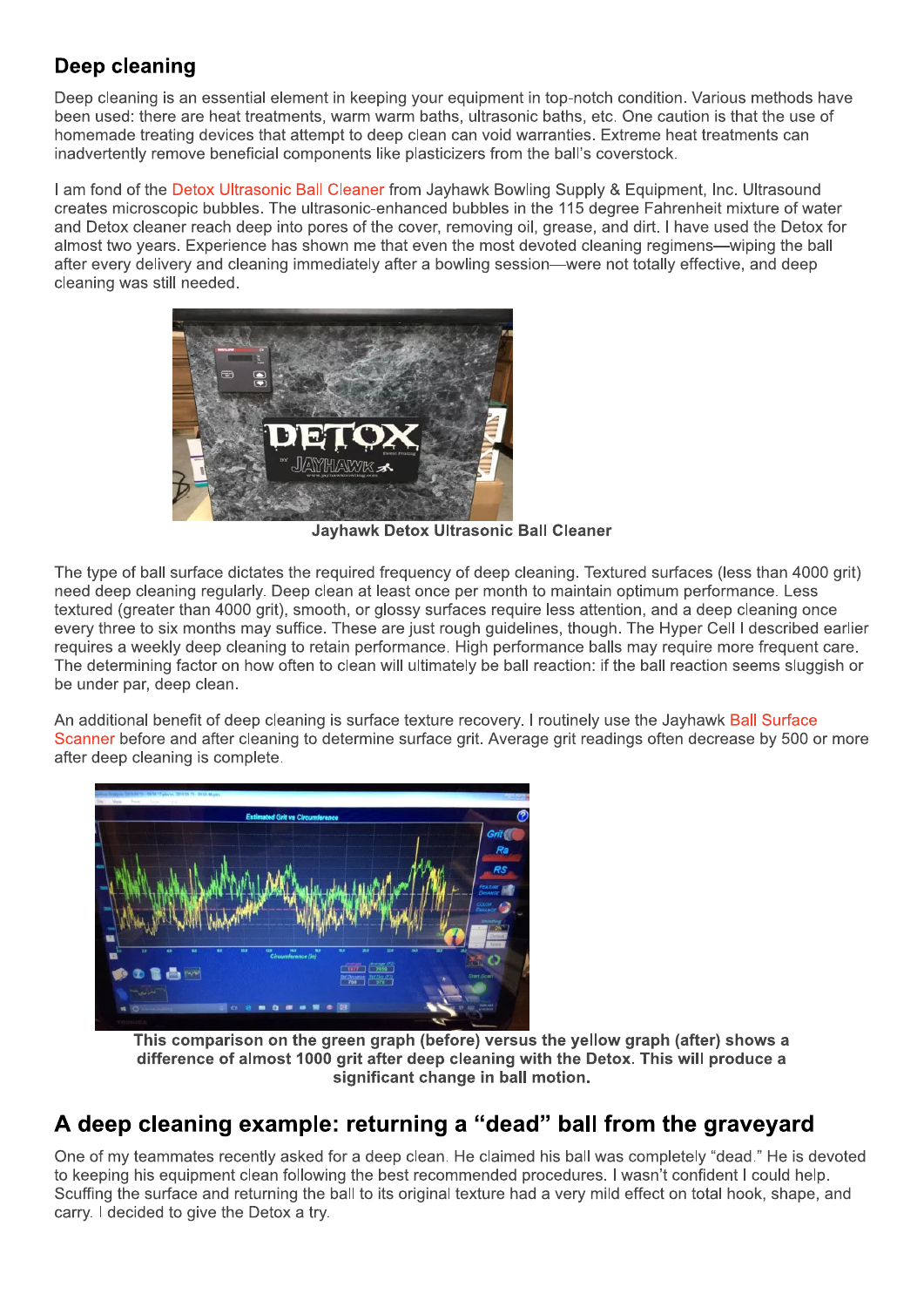After 30 minutes of treatment in the Detox, the water was milky white. When the ball was removed from the device after this initial treatment, oil was still oozing from its surface.



The Detox viewed from above, filled with clean water and Detox cleaner (left). After 30 minutes of treatment, the water was milky white (right).

I removed the cleaning solution and replaced it with clean water and Detox cleaner. An additional 30 minutes of treatment ensued, which produced similar results (below, left). By now, the ball had endured one hour of deep cleaning. I decided to repeat the process for another 30 minutes (below, right).



Detox water after 60 minutes of treatment (left) and 90 minutes of treatment (right).

I again repeated the process for another 30 minutes. At this point—after 120 minutes of treatment—I was finally able to see the bottom of the cleaning vessel (below, left), indicating that less oil was now being removed. I decided that at least one more treatment of 30 minutes was required (below, right).



Detox water after 120 minutes of treatment (left) and 150 minutes of treatment (right).

After the final treatment, the water bath was almost completely clear. I felt that an additional treatment would not produce a significant change.

This is an extreme example. It took two and a half hours of ultrasonic cleaning in a 115 degree Fahrenheit water bath to extract the oil from a ball that was diligently cleaned both during and after use. A treatment of just 20 minutes often suffices on balls that are well maintained.

With the deep clean now complete. I am happy to report that my teammate's ball reaction has returned. He plans to regularly deep clean his equipment going forward. This "dead" ball came back to life and avoided the graveyard.

## **Summary**

New USBC specifications may require more attention to oil removal and surface cleaning of bowling balls. It is recommended that bowlers use a microfiber towel or shammy pad to remove oil after each delivery. Once competition is complete, one should clean the ball surface with an approved cleaner. Thoroughly clean the entire surface and then dry it completely with a dry microfiber towel or shammy.